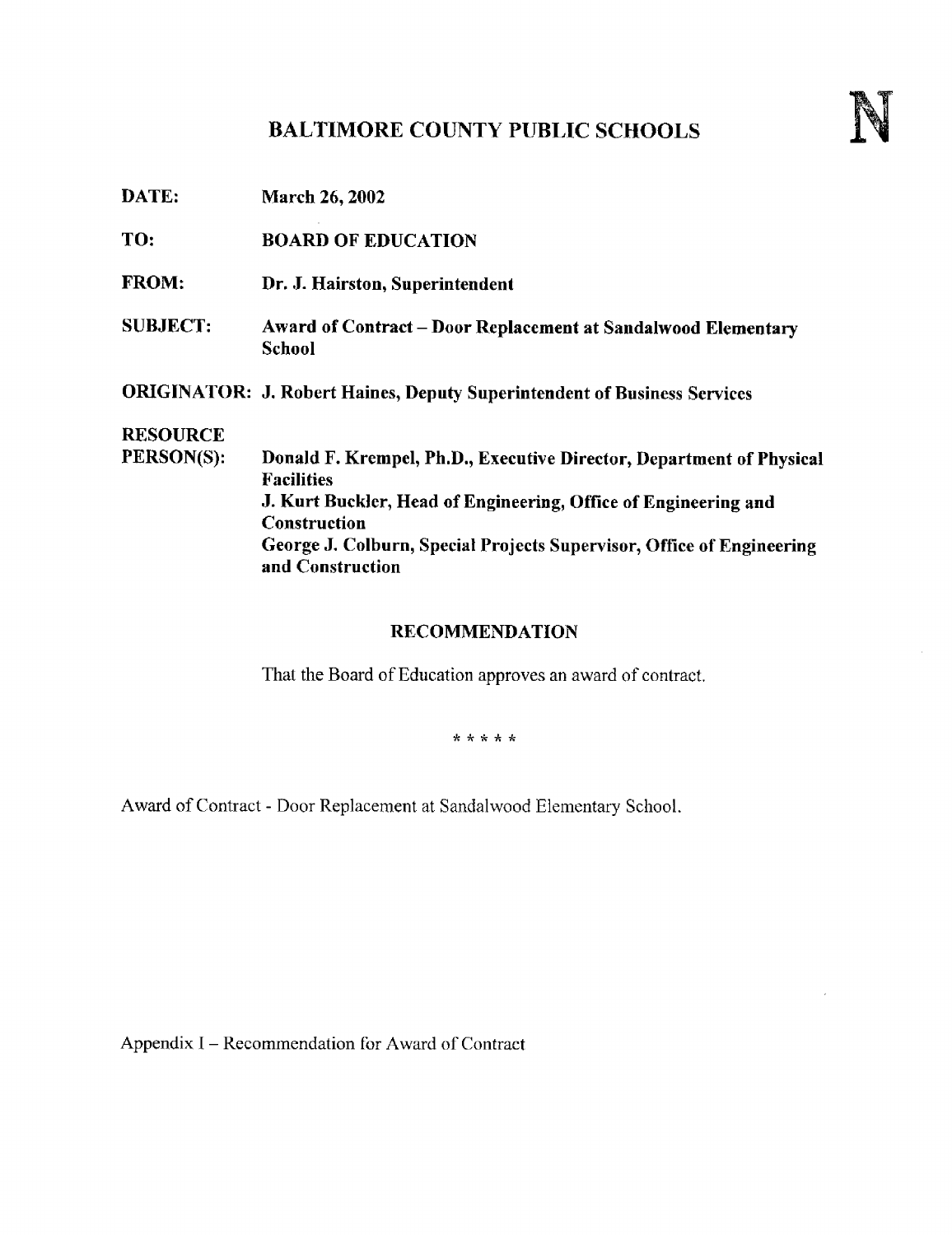## Appendix <sup>I</sup>

#### Recommendation for Award of Contract - Door Replacement at Sandalwood Elementary School March 26, 2002

On March 8, 2002, eight (8) bids were received for the replacement of exterior doors, frames, and hardware at Sandalwood Elementary School. This project consists of furnishing and installing new exterior doors, frames, and associated door hardware. Based on the bids received, the Department of Physical Facilities recommends an award of contract to Builders Hardware Corporation, the lowest responsive bidder, in the amount of \$93,500.00.

At this time, we also are requesting approval of a 10% change order allocation in the amount of \$9,350.00 to cover any unforeseen conditions and minor changes to the contract, to be authorized and approved by the Building Committee in accordance with Board Policy.

Funding for this project is available through the State of Maryland Aging School Program.

Approved:

Ph.D. Donald F

Executive Director